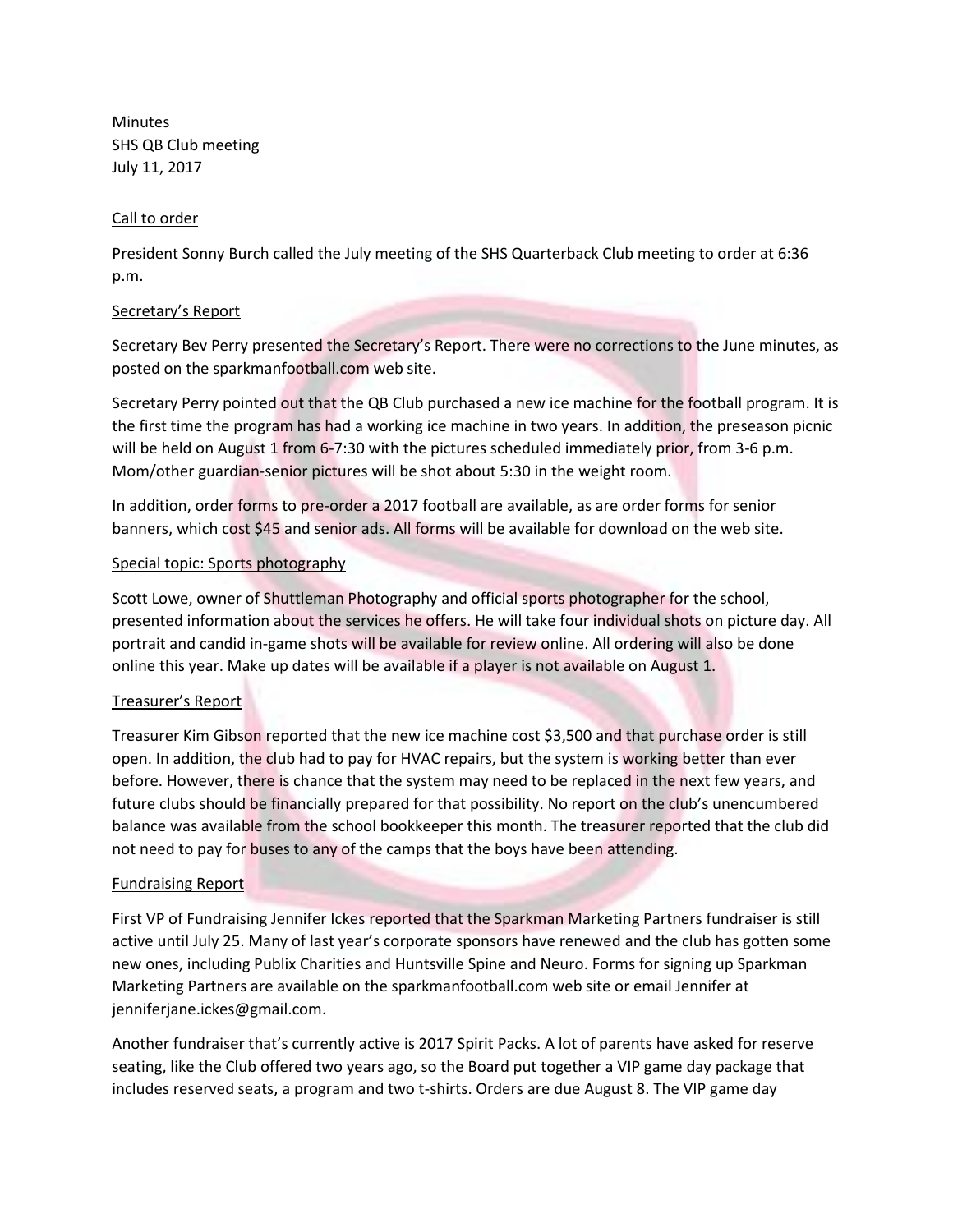packages do not include parking or admission tickets. Spirit packs can be ordered on the school web site under the myschoolfees resource tab.

### Volunteers Report

President Sonny Burch reported the  $2^{nd}$  VP of Volunteers, Angela Knight, resigned so the position is open. He stated that this is a good opportunity for a parent of an underclassman to step in. To volunteer, email sparkmansenatorfootball.com. The VP of Volunteers position is not difficult position, but it's an integral part of every game, Mr. Burch reported.

The volunteer sign-up list is currently available for both the pre-season picnic and the freshmen, junior varsity and varsity home games. Each slot a parent works is worth \$20 toward fees, with a maximum of \$100 credit (5 volunteer spots) per player. If a family has more than one player on the team, 5 slots are available for each player.

It was suggested that the VP of Volunteers maintain an alternate list, especially for the chain gang, in case someone doesn't show up. It is also recommended that freshmen parents volunteer for JV or varsity games and vice versa, although sometimes varsity Dads like to work the chain gang because they're on the field.

#### Meals report

Third Vice President of Meals Sharon Caselberry had no meals report.

## President's Report

President Sonny Burch reminded the membership that the next opportunity to pay fees is July 25 and all fees are due August 1.

#### Coach's report

Coach White reported that workouts and camps are going well. The attendance from varsity players has been great but a lot of freshmen that played spring ball have not been coming to summer workouts. Those players need to come!

July 24, 25 and 27 the teachers go back to school and players will work out at 3:30 that week on Monday, Tuesday and Thursday. Coach White said the players are going to Hartselle on July 27th. They will leave at 3:45 and be at Hartselle at least a couple hours.

Coach White reported that some players still have not turned in paperwork. About 15-20 varsity players still need to get paperwork in; more freshmen need to get paperwork in. Please take care of that quickly!

Coach White also reported that Adrenaline Card sales went well and some players received a lot of credit toward fees. If you have any cards at home, please return them to Coach. If anyone wants Adrenaline cards, Monrovia football will be selling them.

On July 22, varsity players will be traveling to the University of Alabama in Tuscaloosa. Skill players will be participating in a 7 on7 and there will also an o-line/d-line camp. There is no cost for skill players; cost is \$25 per lineman. Coach White said this will be a good experience for the players; they will get to tour facilities, including the weight room. Money – **cash only** (if applicable) -- and a signed waiver form are